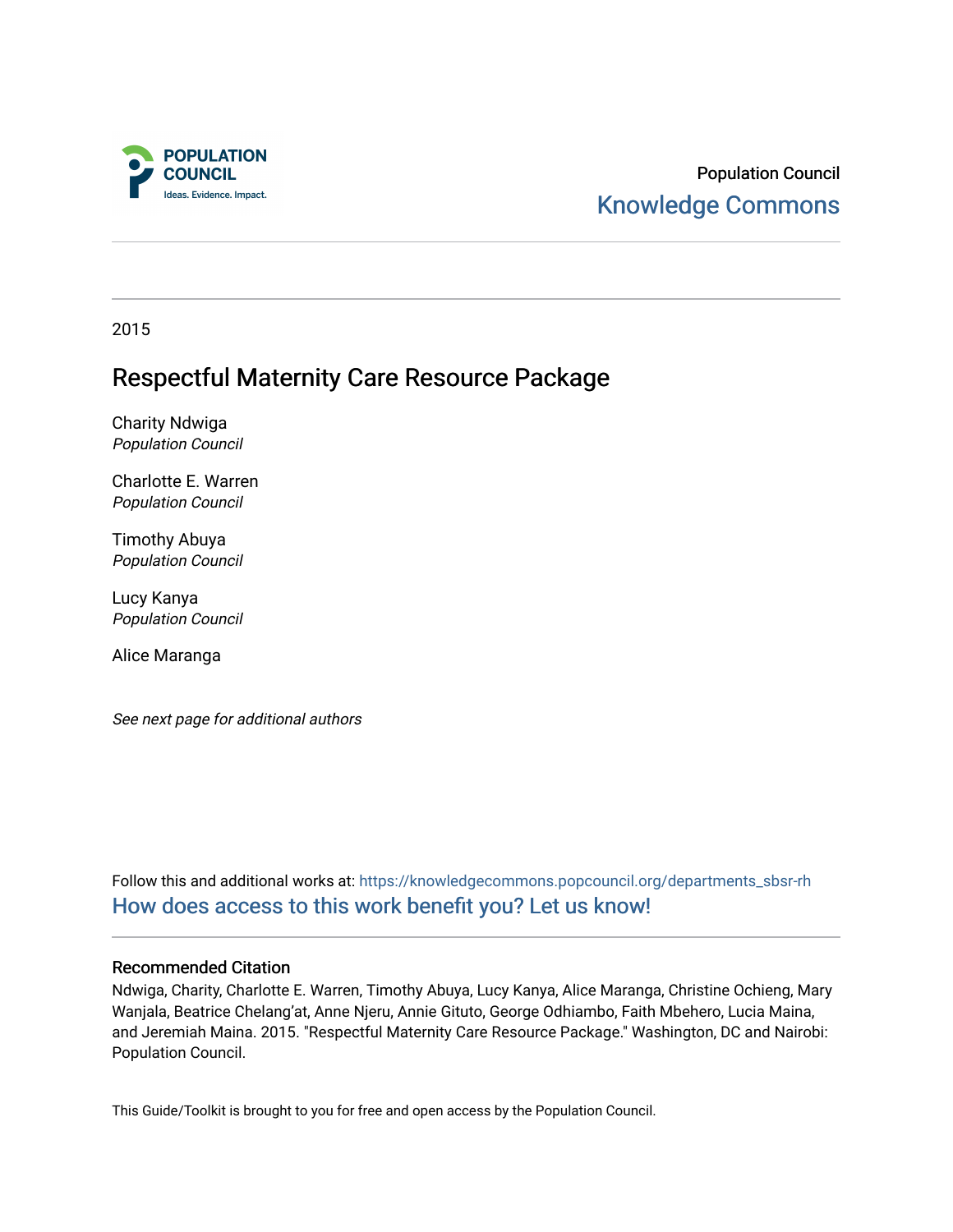## Authors

Charity Ndwiga, Charlotte E. Warren, Timothy Abuya, Lucy Kanya, Alice Maranga, Christine Ochieng, Mary Wanjala, Beatrice Chelang'at, Anne Njeru, Annie Gituto, George Odhiambo, Faith Mbehero, Lucia Maina, and Jeremiah Maina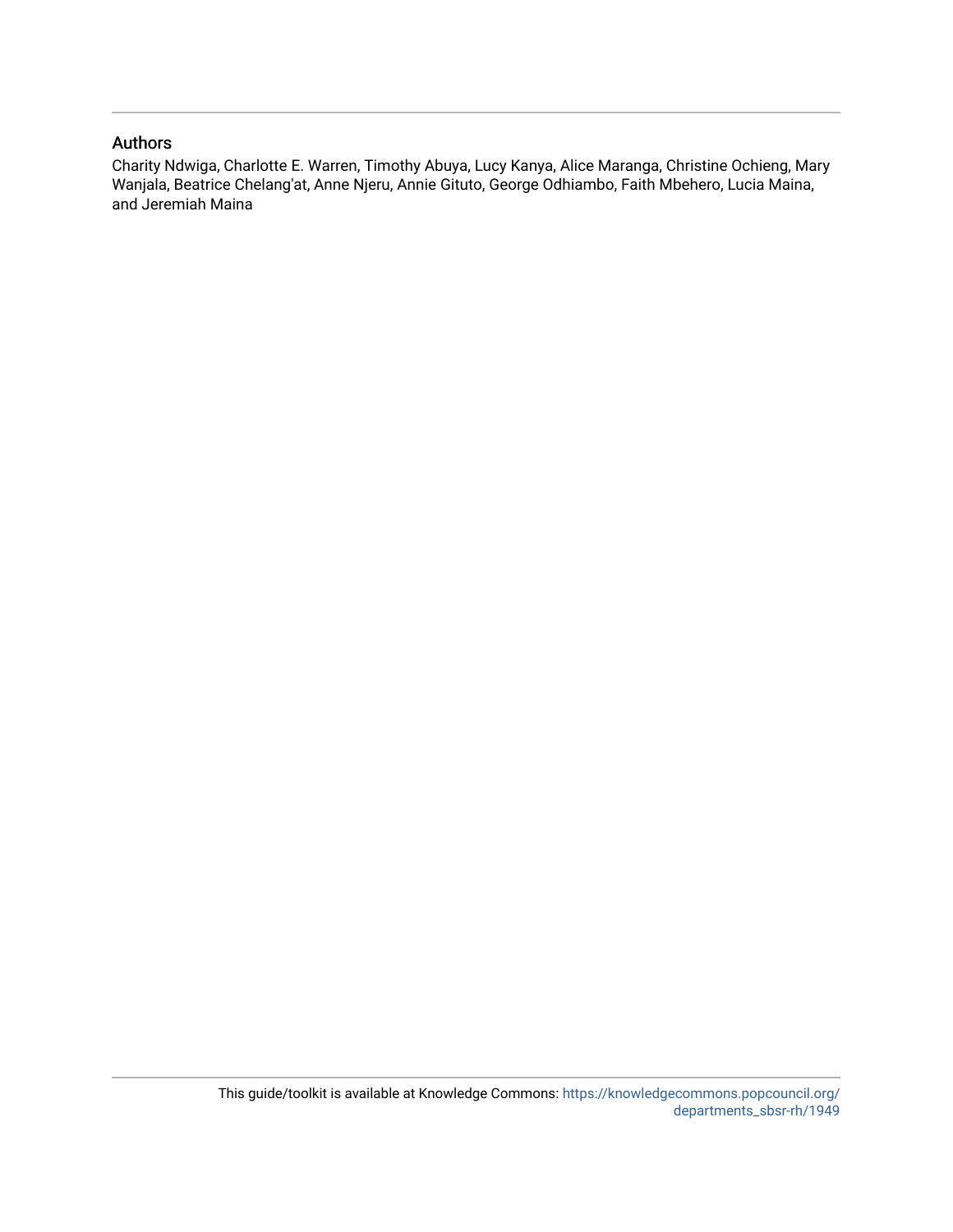brief

# IMPLEMENTING RESPECTFUL MATERNITY CARE IN KENYA

The Respectful Maternity Care Resource Package was developed by the Heshima project as part of the USAID Translating Research into Action (TRAction) project.

# WHY USE RMC RESOURCE PACKAGE?

PROMOTING **RESPECTFUL** 

**MATERNITY** 

RESOURCE PACKAGE

**CARE** 

The resource package is designed to be used by program managers, supervisors, trainers, technical advisors, and others who organize or facilitate RMC training workshops for sexual and reproductive health as well as skills updates in emergency obstetric and newborn care training. The RMC Resource Package provides experienced facilitators with the background information, materials, instructions, and tips for promoting respectful care in reproductive, maternal, and newborn health services in both facilities and communities.

The Resource Package advances a specific agenda: promoting increased support, advocacy, and provision of high quality, woman-centered maternity care. Effects are unlikely immediately after one workshop; they may be incremental. It takes a "hands-on" approach to empower service providers, communities, and policymakers with the knowledge and skills for tackling disrespect and abuse during childbirth.

"Our involvement was training and ensuring the midwives and the community health workers within our sub-county adhered to what the heshima project was advocating for…on safe motherhood and rights; the client's rights and also the provider's rights. We also trained the community, not just the community health workers, but the community itself."

## --REPRODUCTIVE HEALTH COORDINATOR, DISTRICT HOSPITAL

This intervention is part of the respectful maternity care (RMC) Resource Package developed by the partners of the Kenya Heshima Project and focuses on policy, health system and community levels. The package includes the most effective interventions, and provides practical, low cost, and easily adaptable strategies for facilities and communities to reduce disrespectful and abusive treatment during childbirth. RMC refers to the humane and dignified treatment of a childbearing woman throughout her pregnancy, birth, and the postnatal period.









# RMC RESOURCE PACKAGE:

# FACILITY-BASED WORKSHOP

- Facilitator's Guide
- Orientation Slide Deck
- Participant's Guide

## COMMUNITY WORKSHOP

- Facilitator's Guide
- **.** Orientation Slide Deck
- Community Flipchart

## POLICY BRIEFS

- Debriefing Sessions
- Alternative Dispute Resolution
- Maternity Open Days
- Implementing RMC

*www.popcouncil.org/RMCresources*







 $\rightarrow$  JUNE 2015  $\rightarrow$ **JUNE 2015**